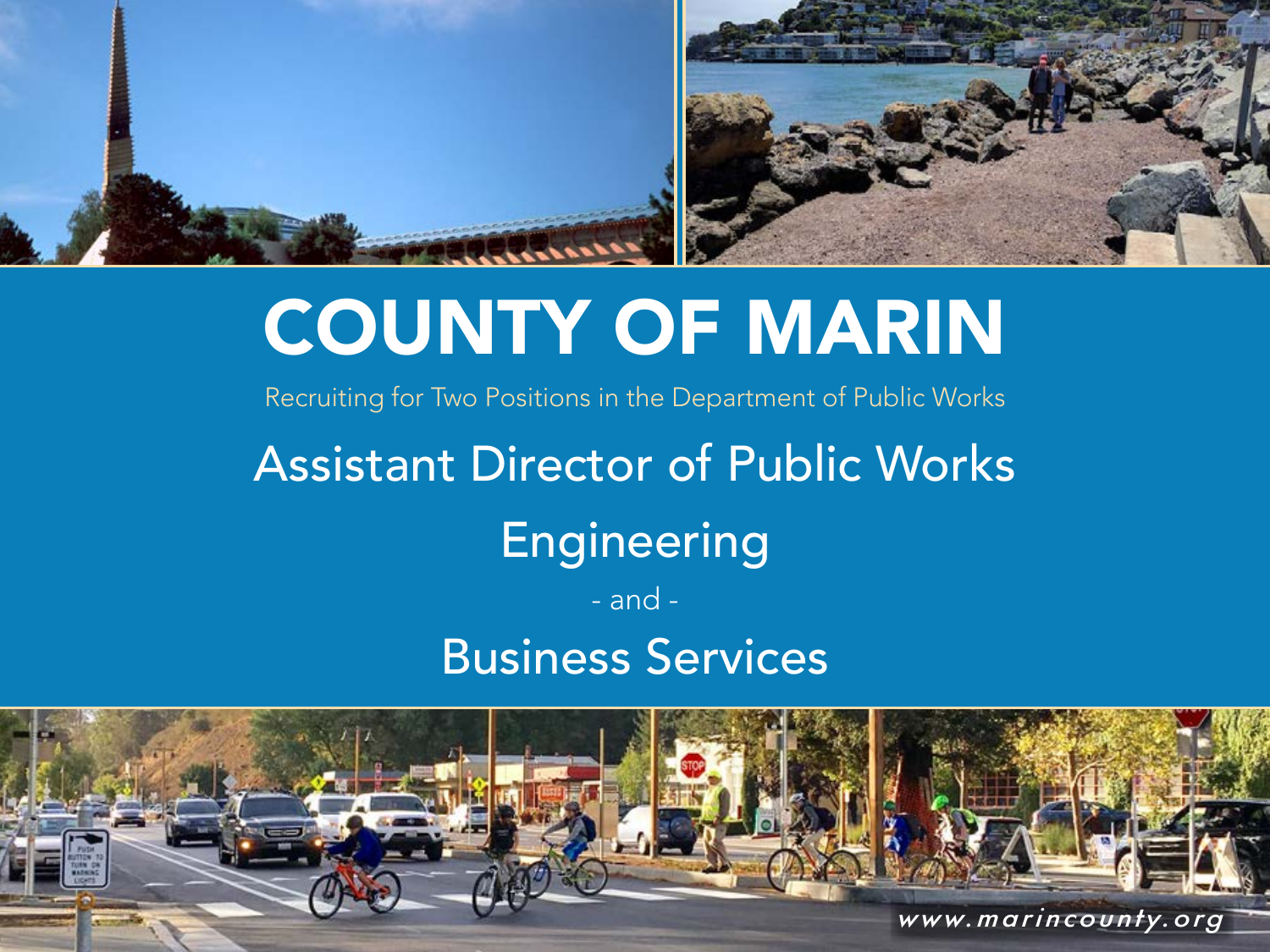*The mission of the Marin County Department of Public Works is to provide the community with quality services, maintain and improve public infrastructures and facilities, and support the preservation of Marin's unsurpassed beauty.* 



### Exciting Career Opportunities to join a Dynamic Team!

As part the recent selection of a new Director of Public Works and the subsequent organizational restructuring, new opportunities have been created at the executive level to join this dynamic team. Moving forward under the leadership of Director of Public Works, Rosemarie Gaglione, PE, this more results-driven structure has created four Assistant Directors positions. With one position filled, two of the three remaining positions will be recruited currently with the third to follow shortly, allowing for the utmost flexibility in final selection. This staffing model addresses both the technical side of public works and the business side, allowing for a more effective and efficient delivery of diverse services. This statewide and national search effort seeks to attract highly experienced public works professionals wishing to join a robust and high-performance organization. Services provided range from facilities, flood control, infrastructure improvements, capital projects, and roads to climate action mitigation plan and coastal issues dealing with sea level rise.

At the core of Marin County, across all departments, is the need to be inclusive, innovative, and to welcome a culture of openness, transparency, and ethical leadership. Teamwork and collaboration are also of vital importance in this new organizational structure. These highly regarded qualities also build the foundation for more frequent and meaningful dialogue with external stakeholders as well as operational units and other departments on a county-wide basis. Top candidates for both positions will be comfortable addressing challenging issues that require problem-solving, resolution, and compromise to move the Public Works Department forward.

#### *To learn more go to:* Department of Public Works ([www.marincounty.org/depts/pw](http://www.marincounty.org/depts/pw)) and [FY2020-21 County Budget](https://www.marincounty.org/-/media/files/departments/ad/management-and-budget/budget/fy-202021-proposed-budget.pdf?la=en).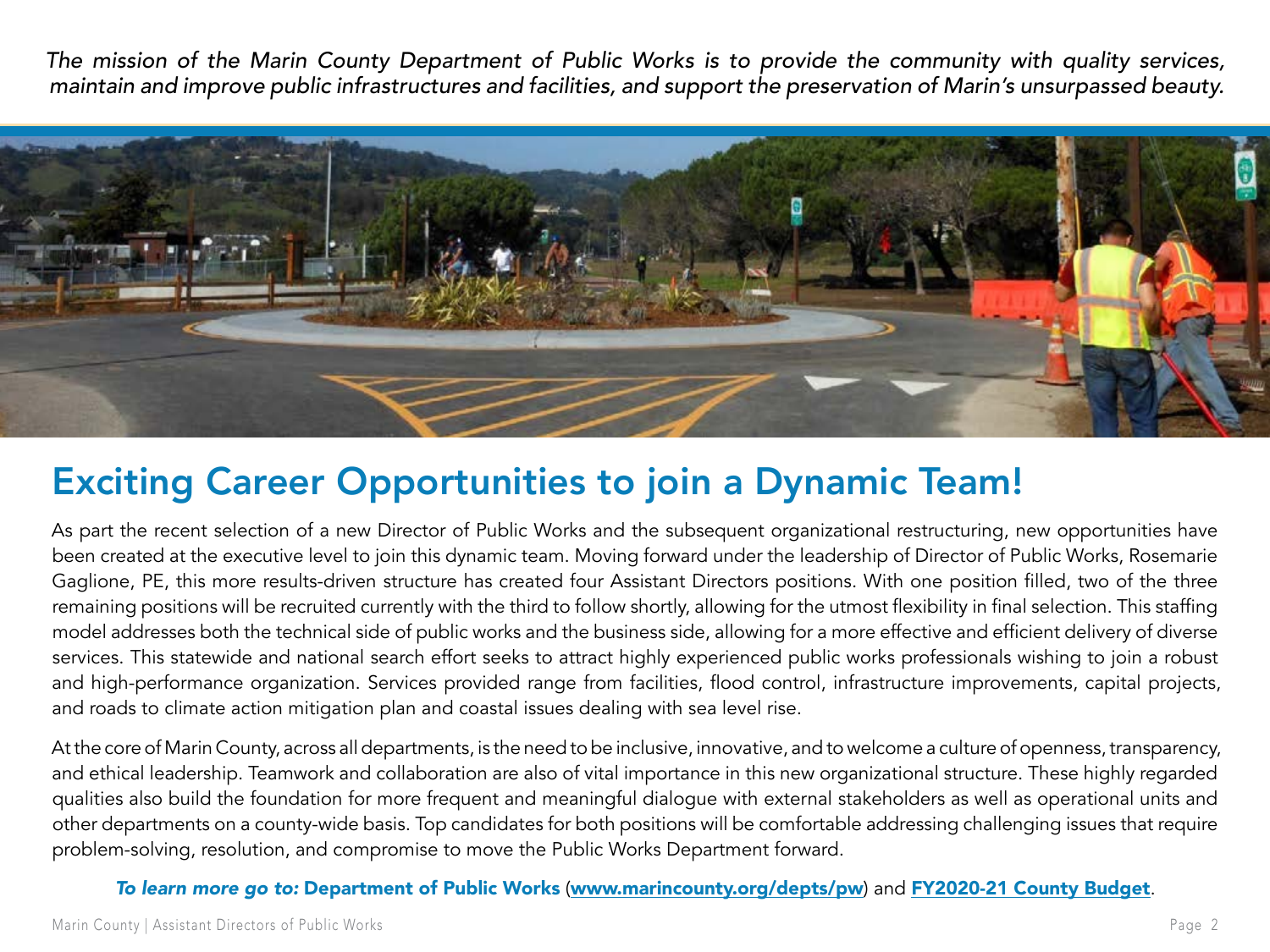### Live, Work, and Enjoy the Outdoors in Picturesque Marin County



Marin County, located in the hills northwest of San Francisco across the Golden Gate Bridge, is a beautiful, temperate refuge from the more urbanized areas of the Bay Area. With a total population of about 260,000, Marin County residents enjoy a high quality of life in one of the most spectacular metropolitan areas of the world. Marin County has a diversified economic base, including a mix of insurance, medical, pharmaceutical, technology, financial, and retail employers. George Lucas' Skywalker Ranch is also located in Marin County as well as a few subsidiaries of Lucasfilm.

Outdoor activities are plentiful with access to the bay, the ocean, hiking or biking trails, vineyards in Napa and Sonoma, wildlife viewing, agritourism, and the Muir Woods National Monument. The Marin County Civic Center is a complete campus designed by Frank Lloyd Wright, "the greatest American Architect of all time."





Marin County | Assistant Directors of Public Works **Page 3**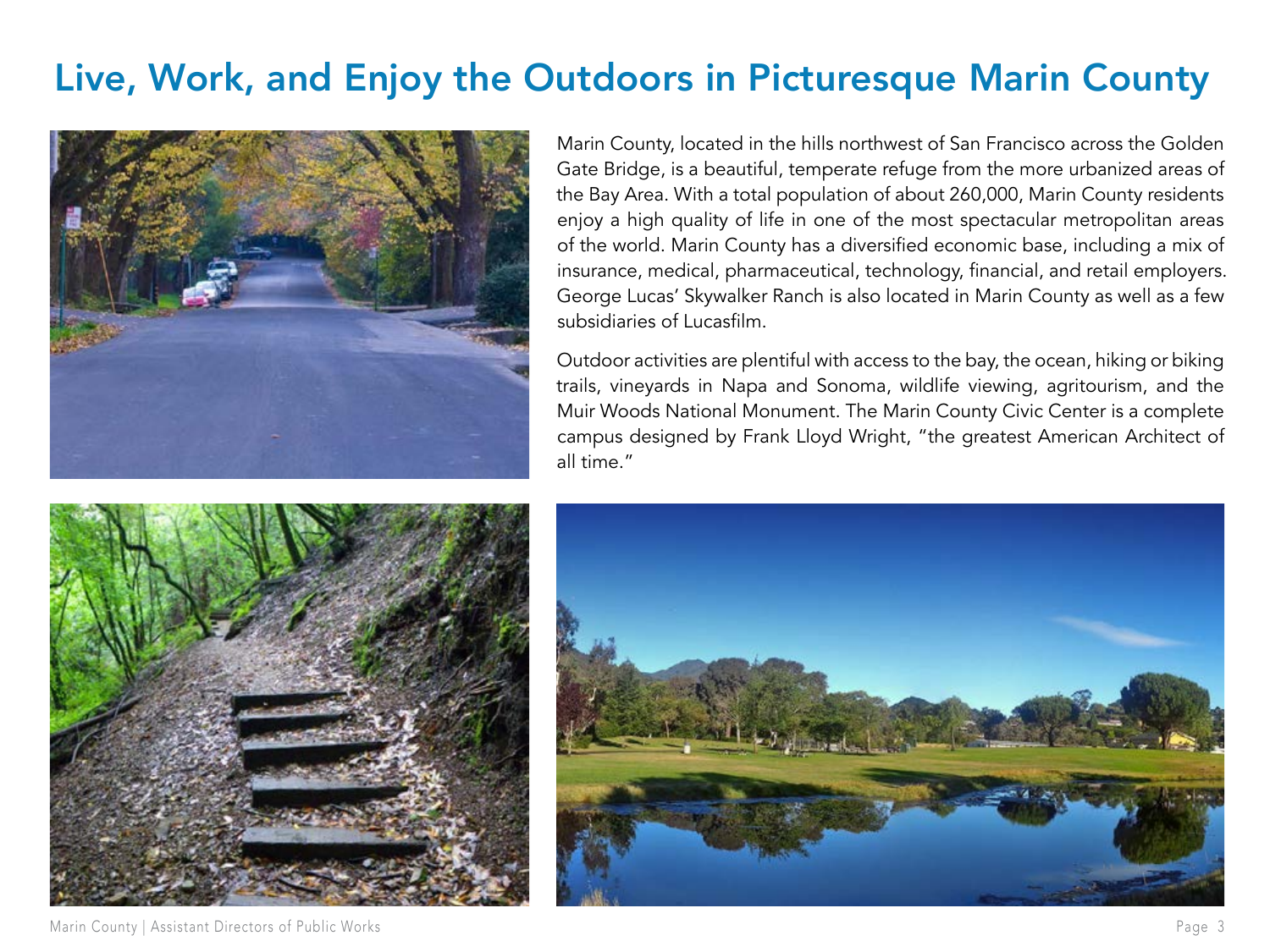

#### County Government

Marin County is a General Law County. The County is governed by five members of the Board of Supervisors, each of whom represents one of the five voting districts of the County. The County employs over 2,200 employees in 22 agencies. The Board's priorities for the future include (1) investing in County infrastructure, (2) preserving affordable housing and housing first, (3) addressing climate change, (4) improving disaster preparedness, and (5) prioritizing racial equity. The total budget for all funds is \$620 million.

Eleven incorporated cities and towns are located within Marin County, including the county seat of San Rafael. The central and most visible location of Marin County government is the Marin County Civic Center in San Rafael, which was designed by Frank Lloyd Wright and is on the National Register of Historic Places.

This diverse organization strives to uphold a set of core values: respect, trust, integrity, diversity, equality, excellence, accountability, innovation, and collaboration. These values help to maintain and enhance public trust and help achieve high quality service outcomes. The County is committed to being a well-managed organization that relies on the talents of its workforce to succeed.

Important for candidates to know, Marin County is a high-performance organization and has embarked on a new organizational performance management program designed to foster a culture of continuous improvement and learning. This innovative approach ("Marin Compass") is a county-wide effort to align all county departments to at least one of three county strategies:

> *Healthy Communities*

*Safe Communities*

*Sustainable Communities*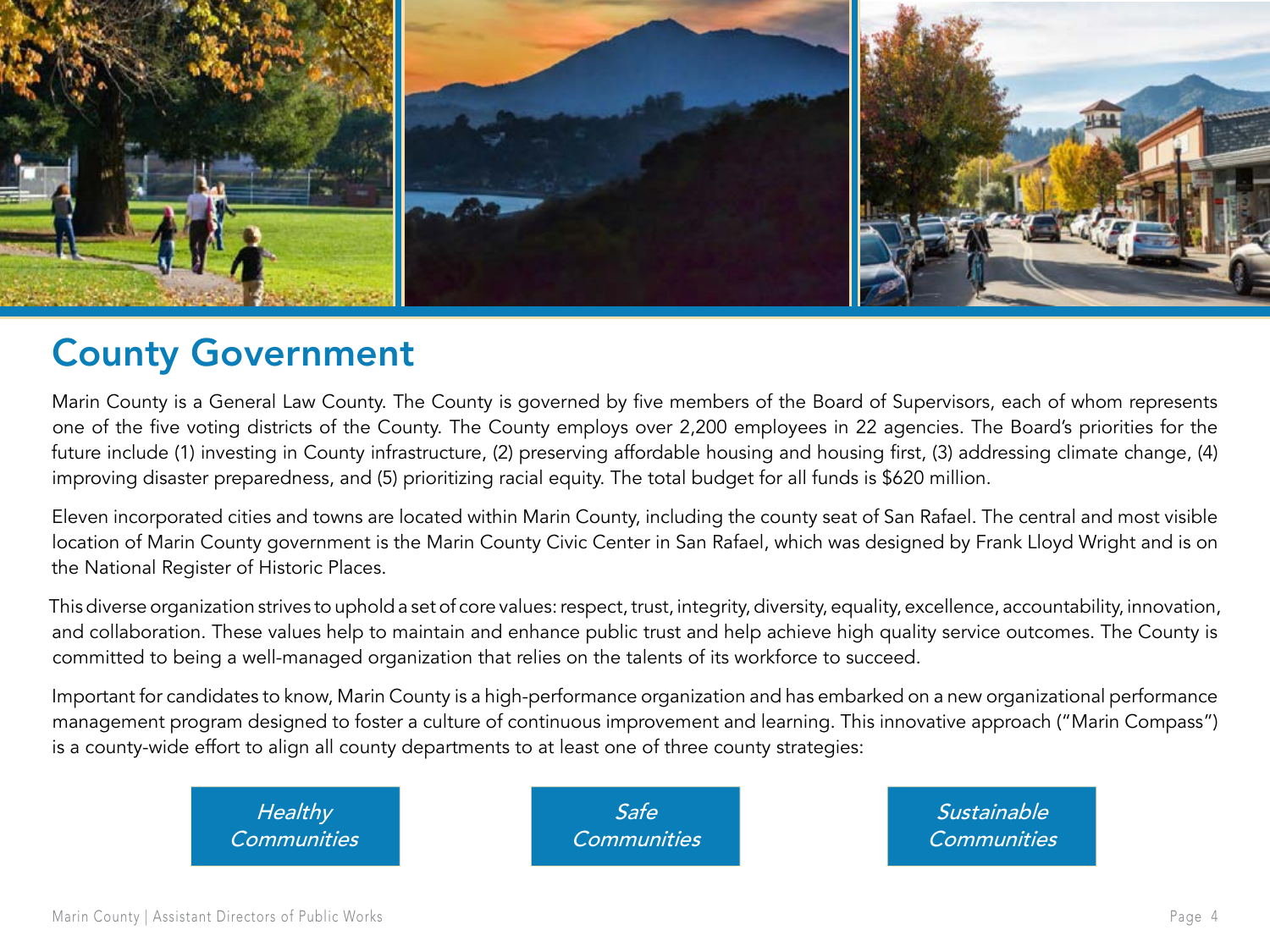### Department of Public Works

The Department of Public Works administers a variety of programs including capital improvement, disability access, and engineering projects; maintenance of county roads and buildings, communications facilities, and vehicles; flood control, watershed planning, land development, and permitting; as well as general service functions such as accounting and administration. Due to the topography of the region, flood control is of critical importance and the Director is often involved in the multiple flood control districts that exist county-wide. Additionally, the Department also provides the county-wide purchasing function.

The proposed expenditure budget for FY 2020-21 is \$64,166,080 which exceeds the revenue received or generated from all sources requiring a Net County Cost/Use of Fund Balance of \$22,701,010. Staffing for full-time equivalents of nearly 255 staff per detailed table below.



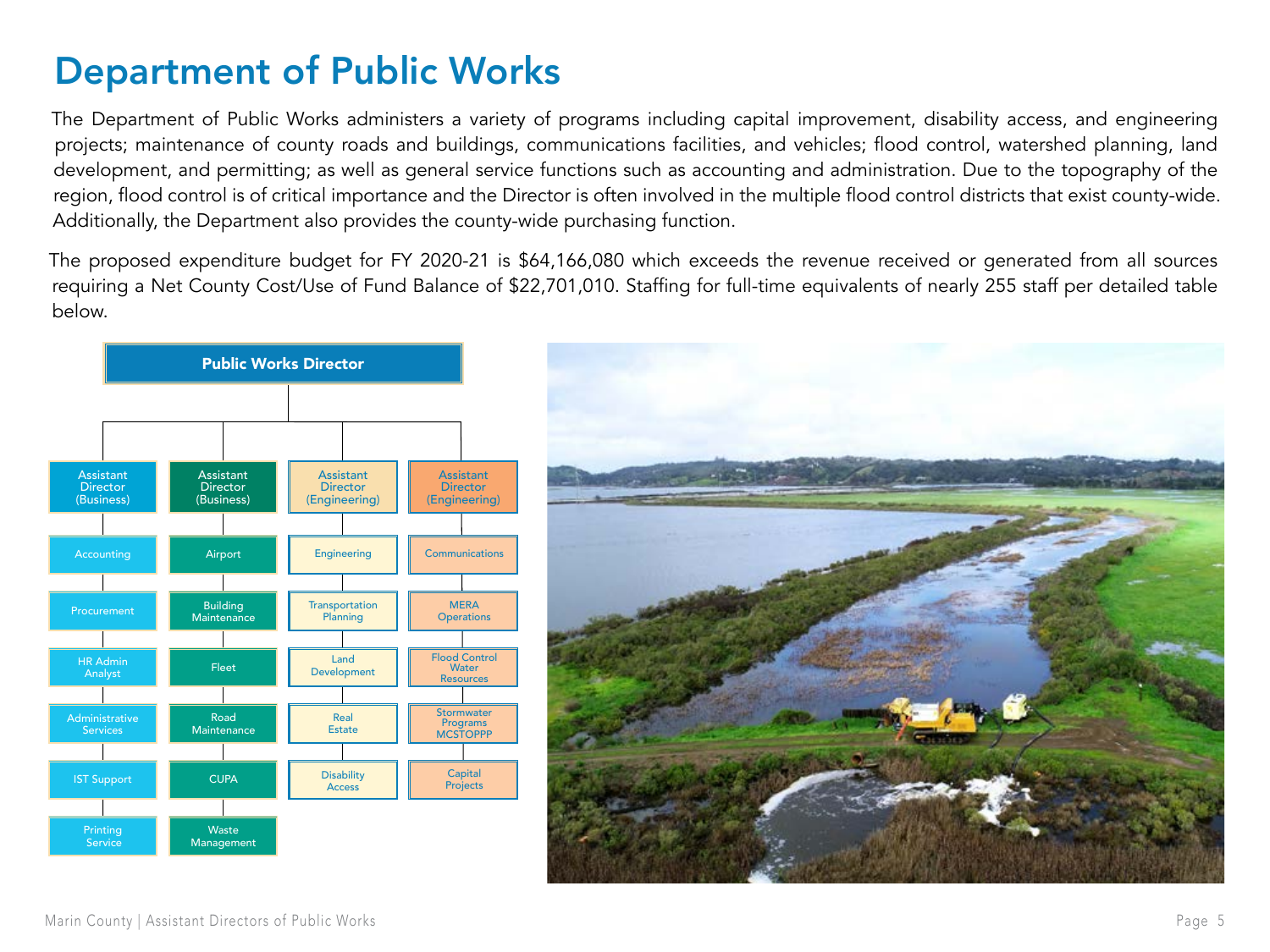### Oversight and Responsibilities of the Assistant Director (Engineering)

This at-will, executive level classification provides administrative oversight and policy direction to specified divisions of the Department of Public Works. The work requires initiative, considerable independence of judgment, and the ability to make independent decisions within broad policies and procedures. This position reports directly to the Director of Public Works.

This position is distinguished from the Assistant Director of Public Works (Business Services) by its oversight of engineering units and requiring registration as a Professional Engineer (CA License required).

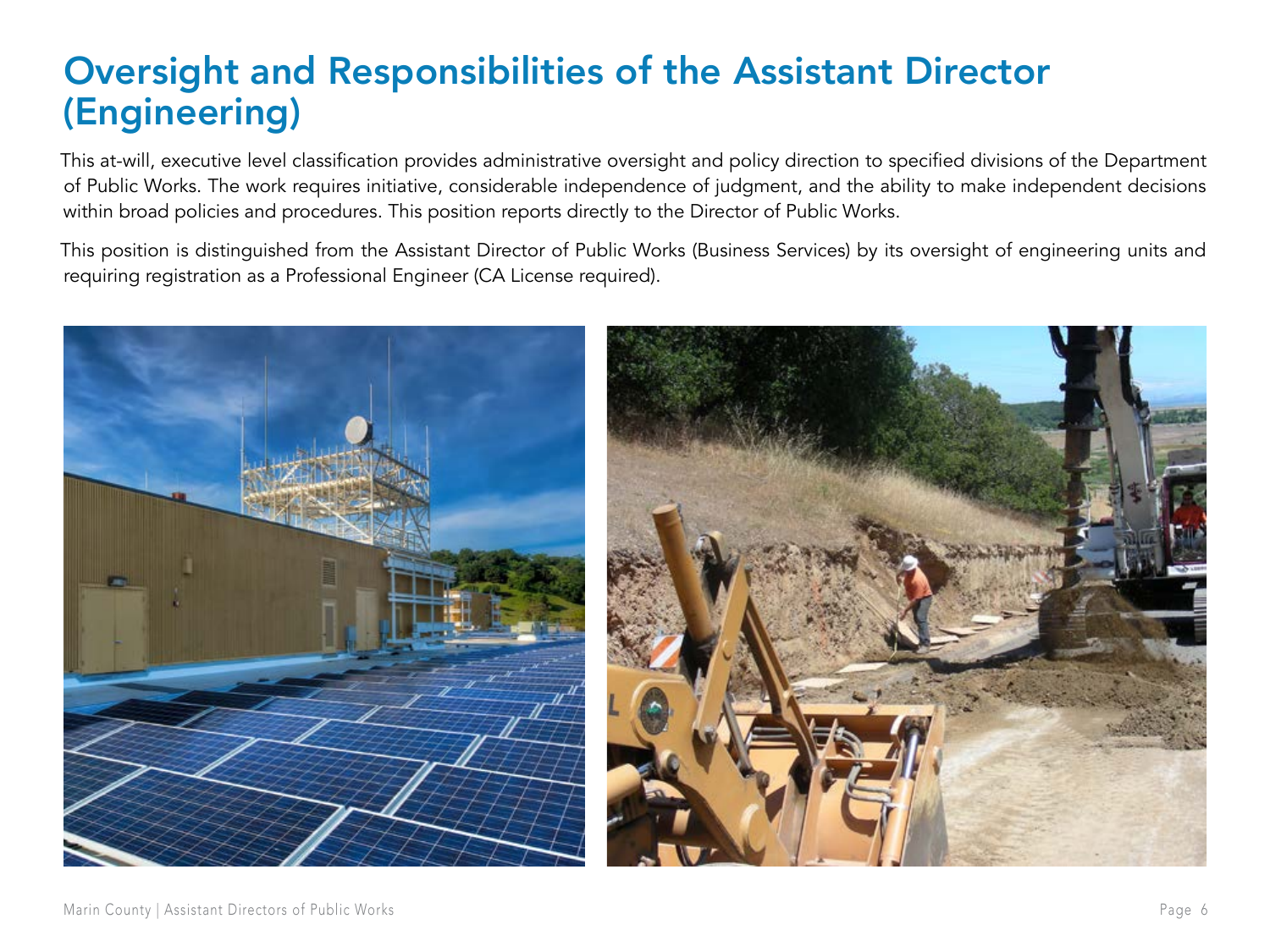#### Examples of the Key Responsibilities:

- Develop and implement divisional goals, objectives, policies, procedures, and work standards; determine priorities and resource requirements; plan, coordinate, direct and report on efforts to attain established goals and objectives.
- Plan, organize, coordinate, review and evaluate day-to-day activities of assigned divisions directly or through other staff.
- Plan and direct the selection, professional development, vision, review, and evaluation of employees.
- Assist in identifying long-and short-range public works requirements.
- Analyze and evaluate the effectiveness of program and service delivery and recommend improvements to ensure maximum service provision within such resources.
- Coordinate assigned division activities with those of other divisions, County departments, and other agencies.
- Assist in the preparation and administration of multiple division budgets.
- Direct the preparation and administration of various professional services, construction, maintenance, and related contracts in assigned areas of responsibility.
- Make presentations regarding division plans and programs at public meetings, administrative hearings, and related functions.
- Monitor and interpret changes in laws and regulations related to assigned divisional activities and functions, evaluate their impact upon division activities, and provide for the development and implementation of required policy or operational modifications.
- Direct the conduct of a variety of analytical and feasibility studies; review reports of findings and make recommendations to the Director of Public Works regarding appropriate courses of action.
- Direct the maintenance of accurate records and files.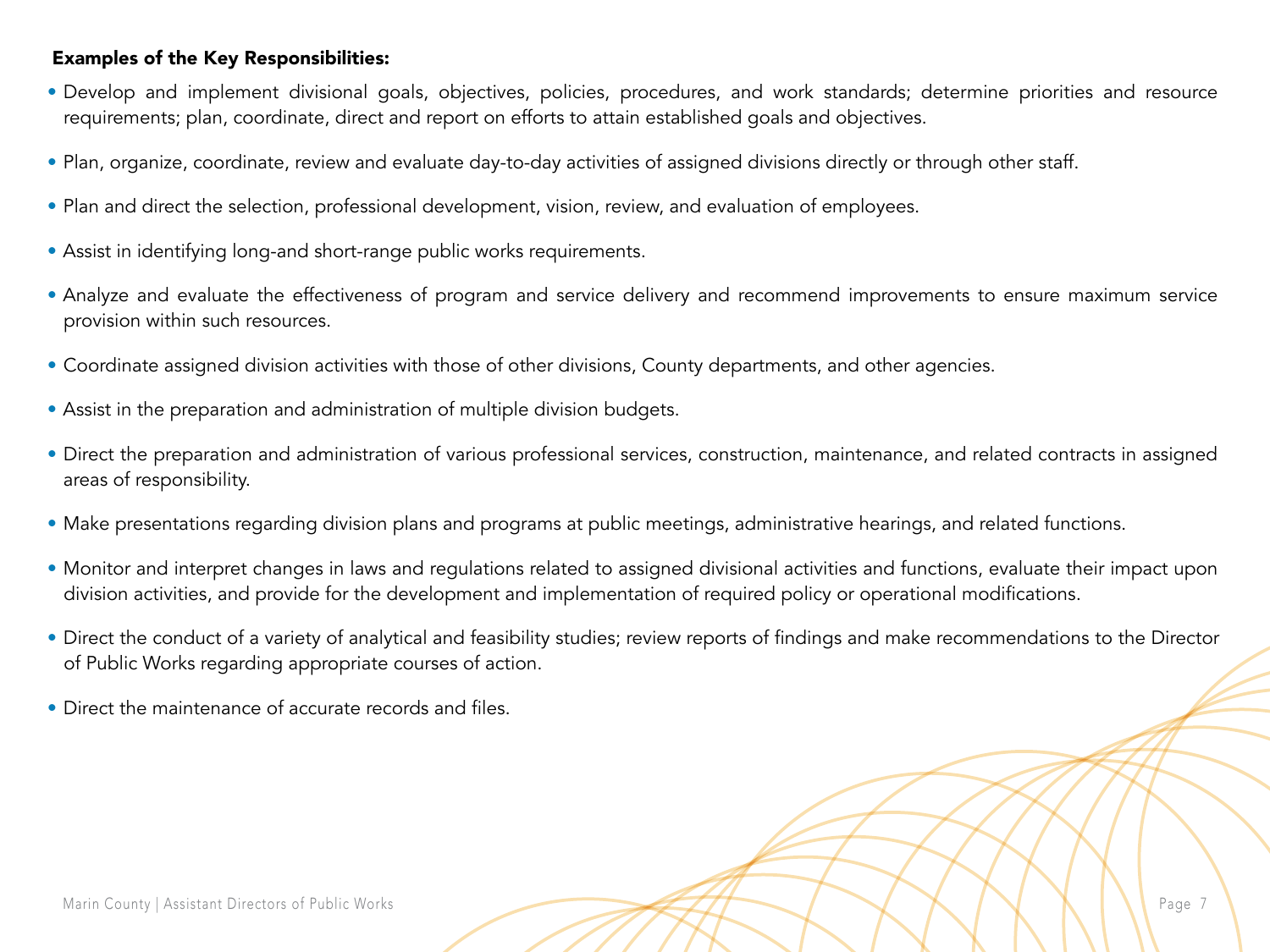#### Oversight and Responsibilities of the Assistant Director (Business Services)

This at-will, executive level classification provides administrative oversight and policy direction to specified divisions of the Department of Public Works. The work requires initiative, considerable independence of judgment, and the ability to make independent decisions within broad policies and procedures. This position reports directly to the Director of Public Works.

#### Examples of the Key Responsibilities:

- Develop and implement divisional goals, objectives, policies, procedures, and work standards; determine priorities and resource requirements; and plan, coordinate, direct and report on efforts to attain established goals and objectives.
- Plan, organize, coordinate, review and evaluate day-to-day activities of assigned divisions directly or through other staff.
- Plan and direct the selection, professional development, vision, review, and evaluation of employees.
- Coordinate assigned division activities with those of other divisions, County departments and other agencies.
- Participate in developing and implementing department-wide goals, objectives, policies, and procedures.
- Assist in the preparation and administration of multiple division budgets.
- Direct the preparation and administration of various professional services, construction, maintenance, and related contracts in assigned areas of responsibility.
- Make presentations regarding division plans and programs at public meetings.
- Monitor and interpret changes in laws and regulations related to assigned divisional activities and functions, evaluate their impact upon division activities, and provide for the development and implementation of required policy or operational modifications.
- Direct the conduct of a variety of analytical and feasibility studies; review reports of findings and make recommendations to the Director of Public Works regarding appropriate courses of action.
- Direct the maintenance of accurate records and files.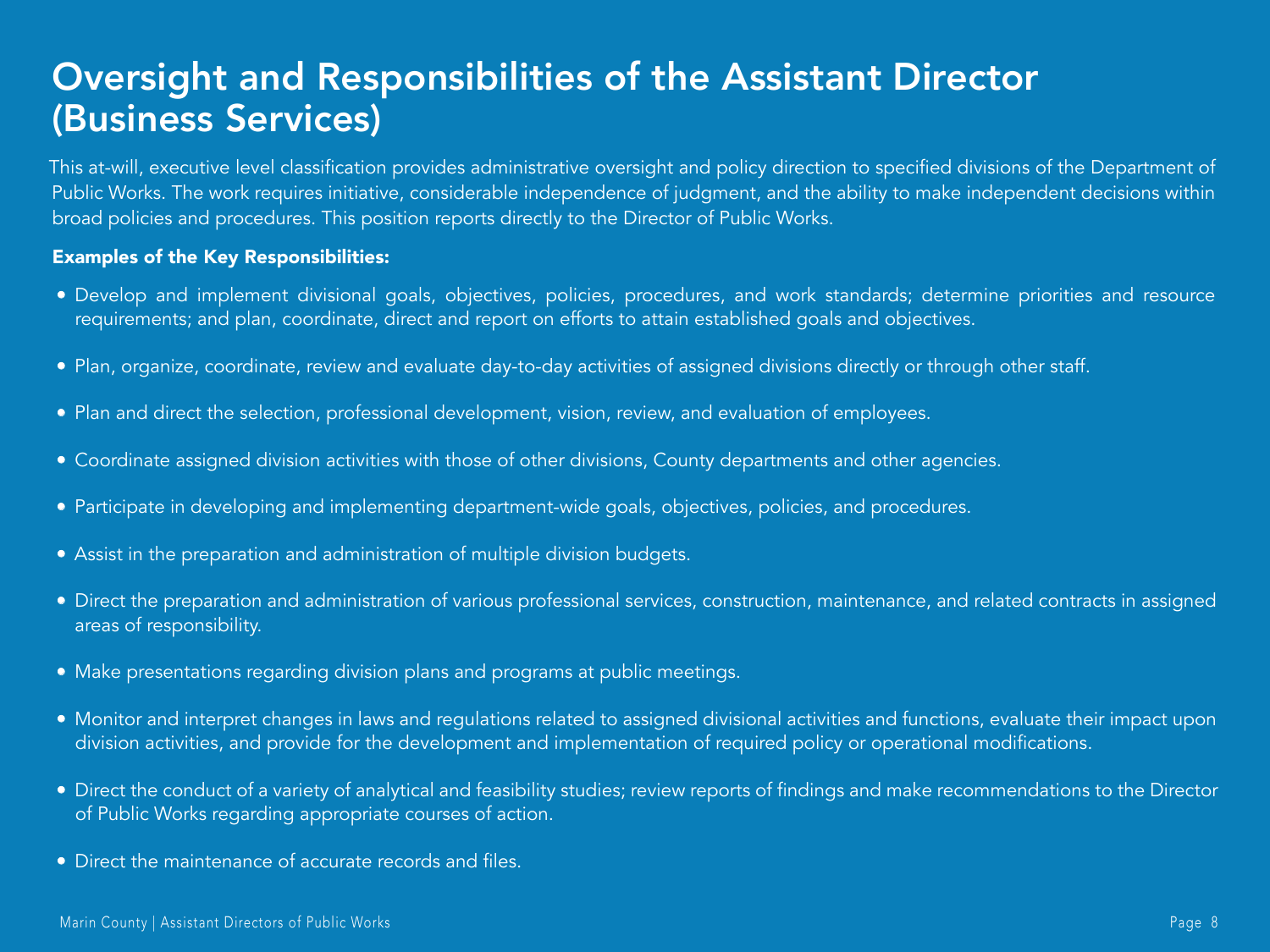#### Administrative Services

- Conduct the full range of complex analyses related to budget development; prepare the department budget; monitor and evaluate program and division budgets and related budget change proposals; and direct budgetary and fiscal control programs.
- In collaboration with the Director of Public Works, coordinate program budgeting with the County Administrator and the Board of Supervisors.
- Anticipate and respond to the need for new or modified systems of funding approaches.
- In collaboration with County Counsel, oversee all aspects for the legal and fiscal accountability for all department contracts.
- Oversee a variety of personnel actions.

#### General Services

- Oversee asset management for County facilities.
- Direct planning and management of capital maintenance projects.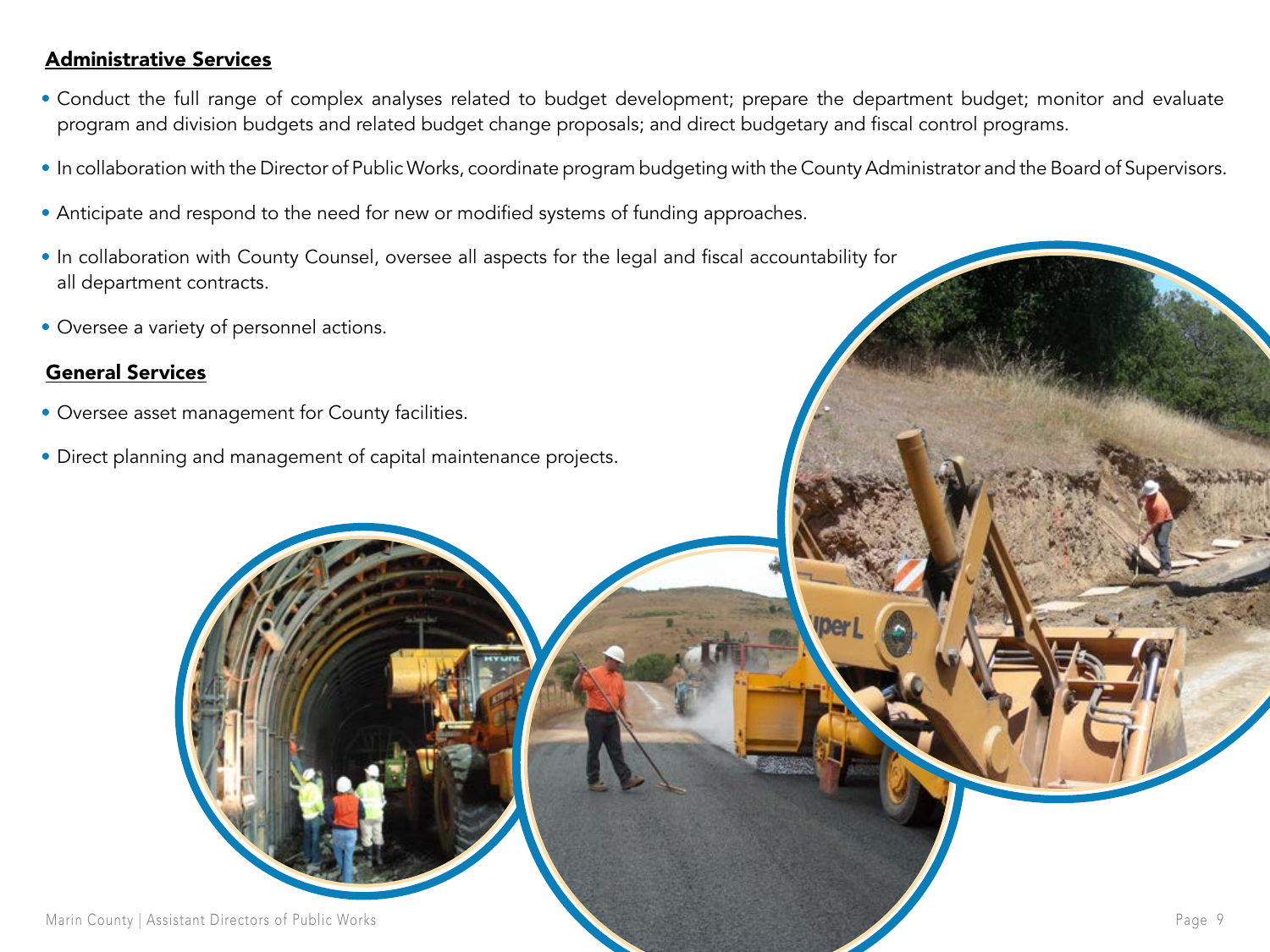#### Attributes of the Assistant Directors (Both Positions)

In addition to being ethical, well qualified, and experienced, the new Assistant Directors of Public Works will be leaders with a strategic approach to managing in a robust and vibrant environment. Fundamental to their core leadership styles will be teamwork and collaboration. These attributes are of particular importance as the Department addresses all the typical public works related issues as well as the emphasis on proactively and aggressively embracing challenges.

Assistant Director candidates will be well served in this culture by having strong interpersonal skills that support frequent and effective communication. Each Assistant Director that is selected will need to have a leadership style that is empowering, respectful, and is rooted in genuine concern for others. With each position, whether it be on the engineering side or on the business side, the Assistant Directors will also appreciate the varied skills and contributions of the broad spectrum of individuals in the organization. Importantly, top candidates for these open positions will rise above the competition, will have a spirit of innovation, and inspire the creativity of others.

Top candidates under consideration must not only embrace and embody the County's focus and adaptation of diversity, equity, and inclusion, but have demonstrated this throughout their career history.

Ideally, finalists for the Assistant Director positions will all be adept at managing in a fast-paced and dynamic environment. Both diplomatic and decisive, these top candidates will work with a sense of urgency and timeliness, keeping focused on progress and continued improvement.

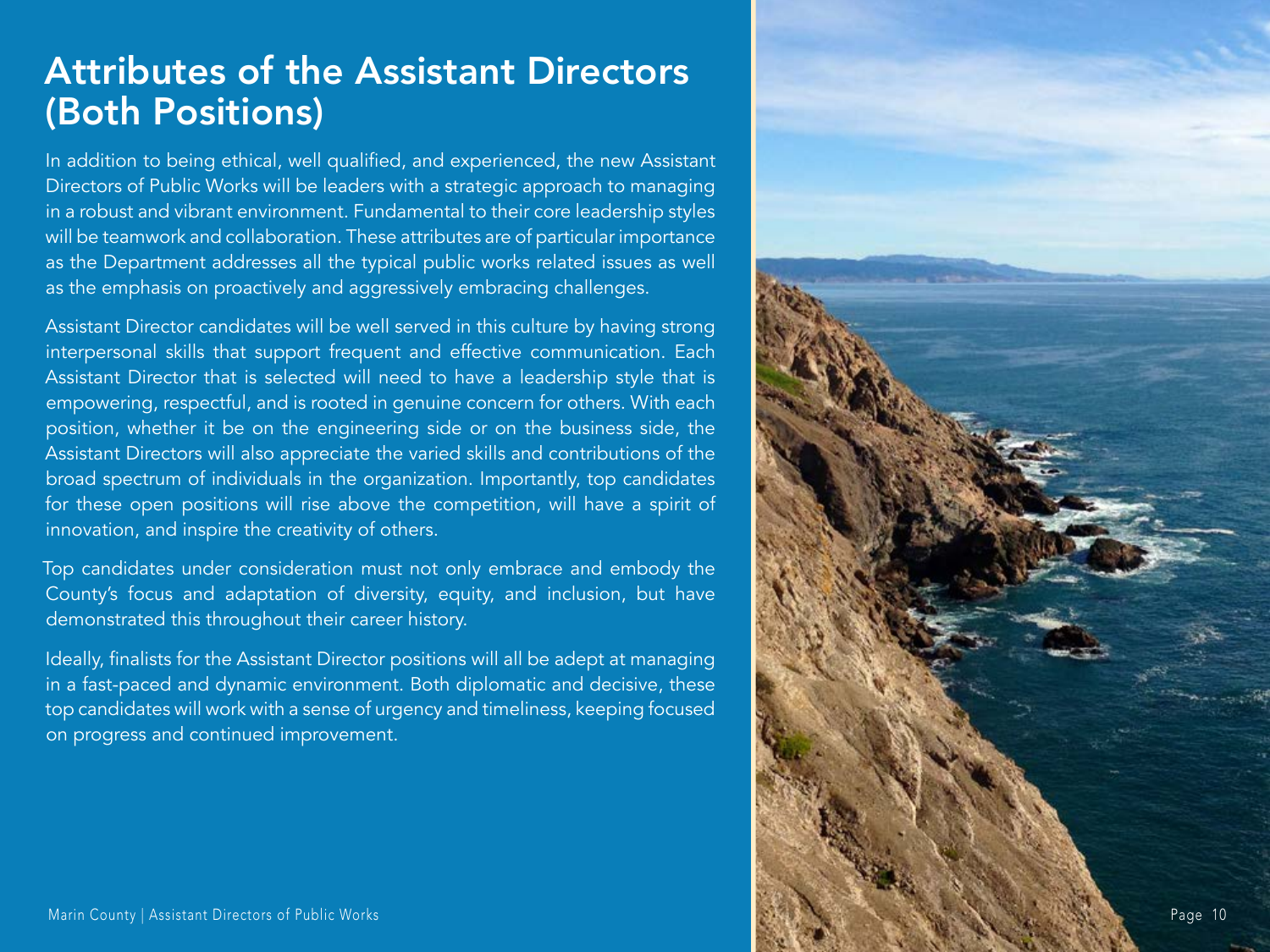

#### Desired Education and Experience

Assistant Director (Engineering): Equivalent to graduation from a four-year college or university with major course work in civil engineering or a closely related field and five years of engineering experience which includes two years of supervisory, management, or administrative experience.

**• Certification/License:** Possession of registration as a professional engineer in the State of California is required at time of submittal.

Assistant Director (Business Services): Equivalent to graduation from a four-year college or university with major course work in business or public administration, management, engineering, planning, or a closely related field and five years of experience, which includes experience in an assignment related to the work and two years of supervisory, management, or administrative experience.

• Certification/License: None required.

Local government experience is highly desirable. Applicants with experience gained from a private sector employer in support of local government are also strongly encouraged to submit credentials and career history for consideration.

### Compensation and Benefits

Assistant Director (Engineering): The salary range is \$164,923 to \$181,480.

Assistant Director (Business Services): The salary range is \$156,770 to \$172,848.

The County of Marin offers a full benefits package including Medical, Dental, Vision, Pension/ Retirement, deferred compensation, and flexible spending accounts. Retirement is offered through Marin County Employees' Retirement Association (MCERA) at [www.mcera.org](http://www.mcera.org).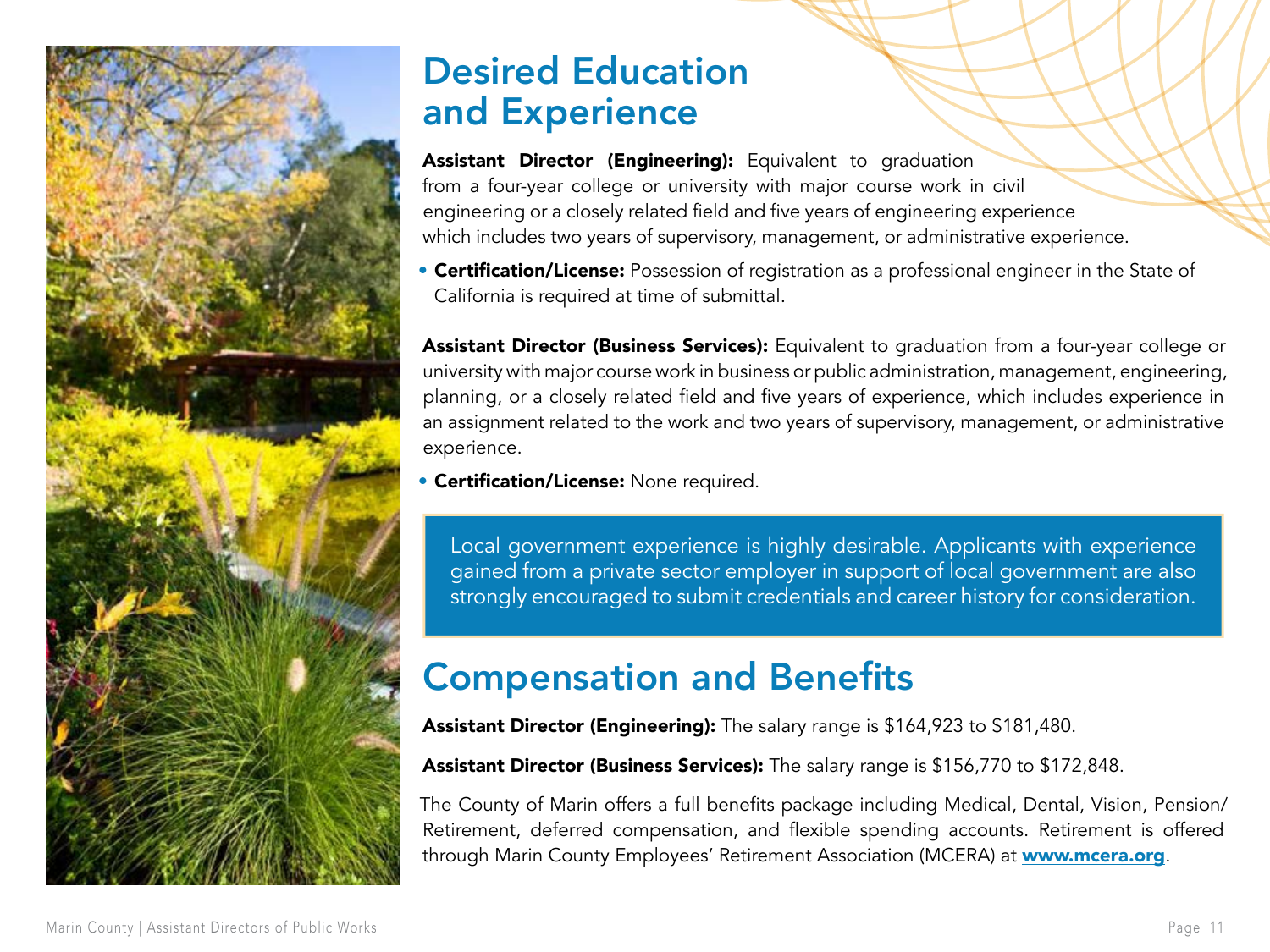### Application and Selection Procedure

This position is open until filled. To be considered for this exceptional career opportunity, submit resume and cover letter immediately for optimal consideration. Review of resumes will begin on Monday, July 19, 2021. Comprehensive resume should reflect years and months of employment, beginning/ending dates, as well as size of staff and budgets managed and specific areas of responsibilities to align with the organizational oversight.

Candidates are welcome to apply for more than one position and should denote the interested areas in the submittal. The Director has committed to hire two positions from this solicitation of candidates, one in engineering and one on the business side. There may be the potential of a second hire on the engineering side based on detailed experience outlined so referencing back to the functional organization chart will be beneficial. With this added potential, career highlights, and accomplishments may also be submitted (and encouraged) as a supplemental document for further consideration by the Director.

Ideally, final selection and appointment fzor the Assistant Director(s) will conclude in August / September 2021. Every effort will be made to accommodate a mutually agreeable start date.

Submit requested material to: **[apply@ralphandersen.com](mailto:apply@ralphandersen.com)**.

For further information, contact Project Director, Ms. Heather Renschler at (916) 630-4900 or **[heather@ralphandersen.com](mailto:heather@ralphandersen.com)**.

#### Website: [www.ralphandersen.com](http://www.ralphandersen.com).

Resumes will be screened in relation to the criteria outlined in this brochure. Candidates with the most relevant qualifications will be given preliminary interviews by Ralph Andersen & Associates. Candidates deemed most qualified will be referred to the Director of Public Works for further consideration.

Selected candidates will be invited to participate in Round #1 Interview Activities that will include a combination Professional/Department Directors/Community Panel as well as an Employee Panel. Responses to written supplemental questions may also be required as well as submittal of sample work products. Additionally, due to the heightened need for strong public presentation skills, presentation done via screen-sharing may be part of the selection process. Round #2 will include one-on-one interview with the Director of Public Works, Rosemarie Gaglione, and may also include the County Administrator, Matthew Hymel.

An appointment will be made following comprehensive reference and background checks.